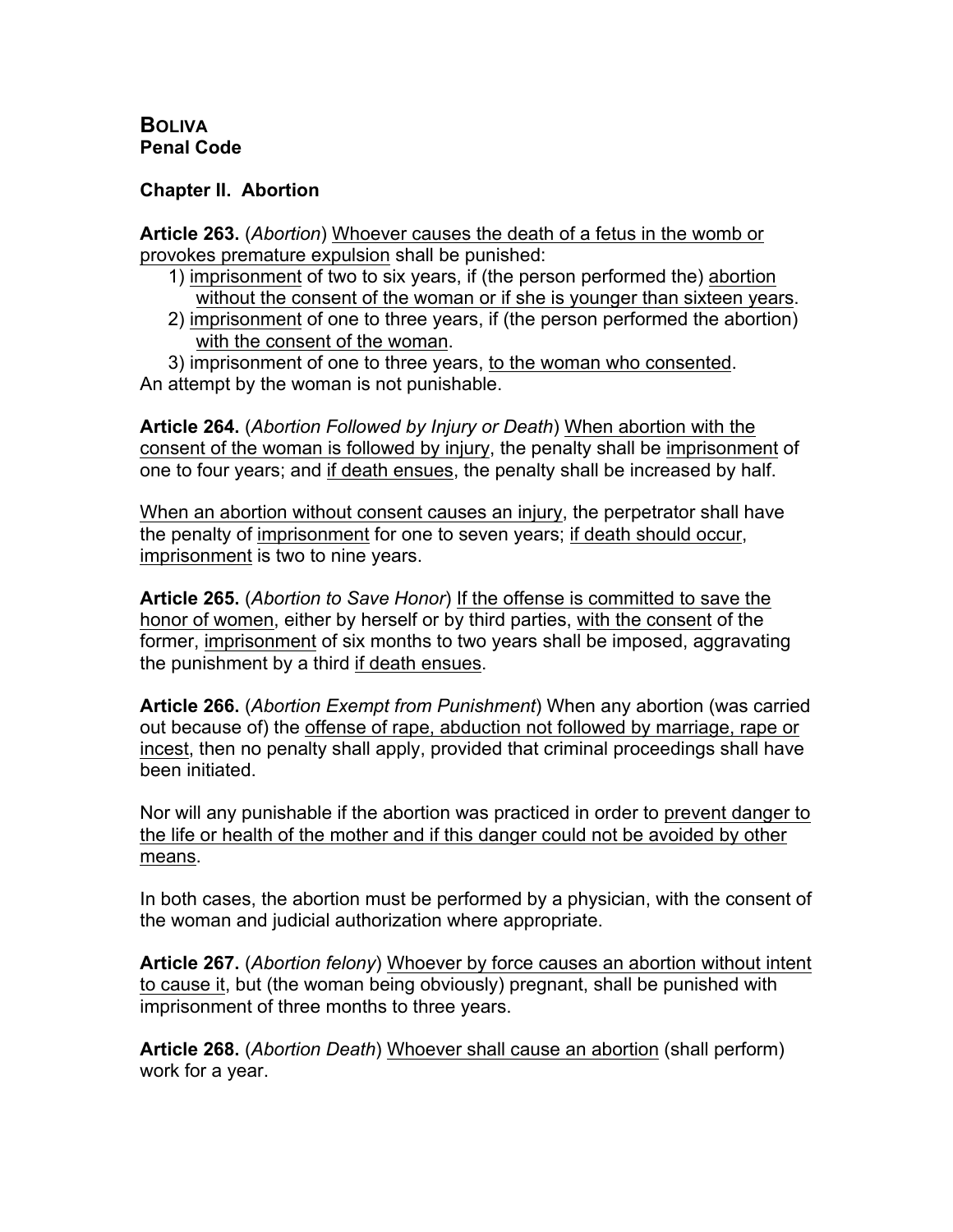**Article 269.** (*Habitual Abortion Practice*) Those who commonly dedicate themselves to the practice of abortion shall be liable to imprisonment of one to six years.

 $\mathcal{L}_\text{max}$  and  $\mathcal{L}_\text{max}$  and  $\mathcal{L}_\text{max}$ 

## **Código Penal.**

## **Capítulo II.** *Aborto*

**Artículo 263.** *(Aborto)* El que causare la muerte de un feto en el seno materno o provocare su expulsión prematura, será sancionado:

- **1)** Con privación de libertad de dos a seis años, si el aborto fuere practicado sin el consentimiento de la mujer o si ésta fuere menor de diez y seis años.
- **2)** Con privación de libertad de uno a tres años, si fuere practicado con el consentimiento de la mujer.
- **3)** Con reclusión de uno a tres años, a la mujer que hubiere prestado su consentimiento.
- La tentativa de la mujer no es punible.

**Artículo 264.** *(Aborto Seguido de Lesión o Muerte)* Cuando el aborto con el consentimiento de la mujer fuere seguido de lesión, la pena será de privación de libertad de uno a cuatro años; y si sobreviniere la muerte, la sanción será agravada en una mitad.

Cuando del aborto no consentido resultare una lesión, se impondrá al autor la pena de privación de libertad de uno a siete años; si ocurriere la muerte, se aplicará la de privación de libertad de dos a nueve años.

**Artículo 265.** *(Aborto Honoris Causa)* Si el delito fuere cometido para salvar el honor de la mujer, sea por ella misma o por terceros, con consentimiento de aquélla, se impondrá reclusión de seis meses a dos años, agravándose la sanción en un tercio, si sobreviniere la muerte.

**Artículo 266.** *(Aborto Impune)* Cuando el aborto hubiere sido consecuencia de un delito de violación, rapto no seguido de matrimonio, estupro o incesto, no se aplicará sanción alguna, siempre que la acción penal hubiere sido iniciada.

Tampoco será punible si el aborto hubiere sido practicado con el fin de evitar un peligro para la vida o la salud de la madre y si este peligro no podía ser evitado por otros medios.

En ambos casos, el aborto deberá ser practicado por un médico, con el consentimiento de la mujer y autorización judicial en su caso.

**Artículo 267.** *(Aborto Preterintencional)* El que mediante violencia diere lugar al aborto sin intención de causarlo, pero siéndole notorio el embarazo o